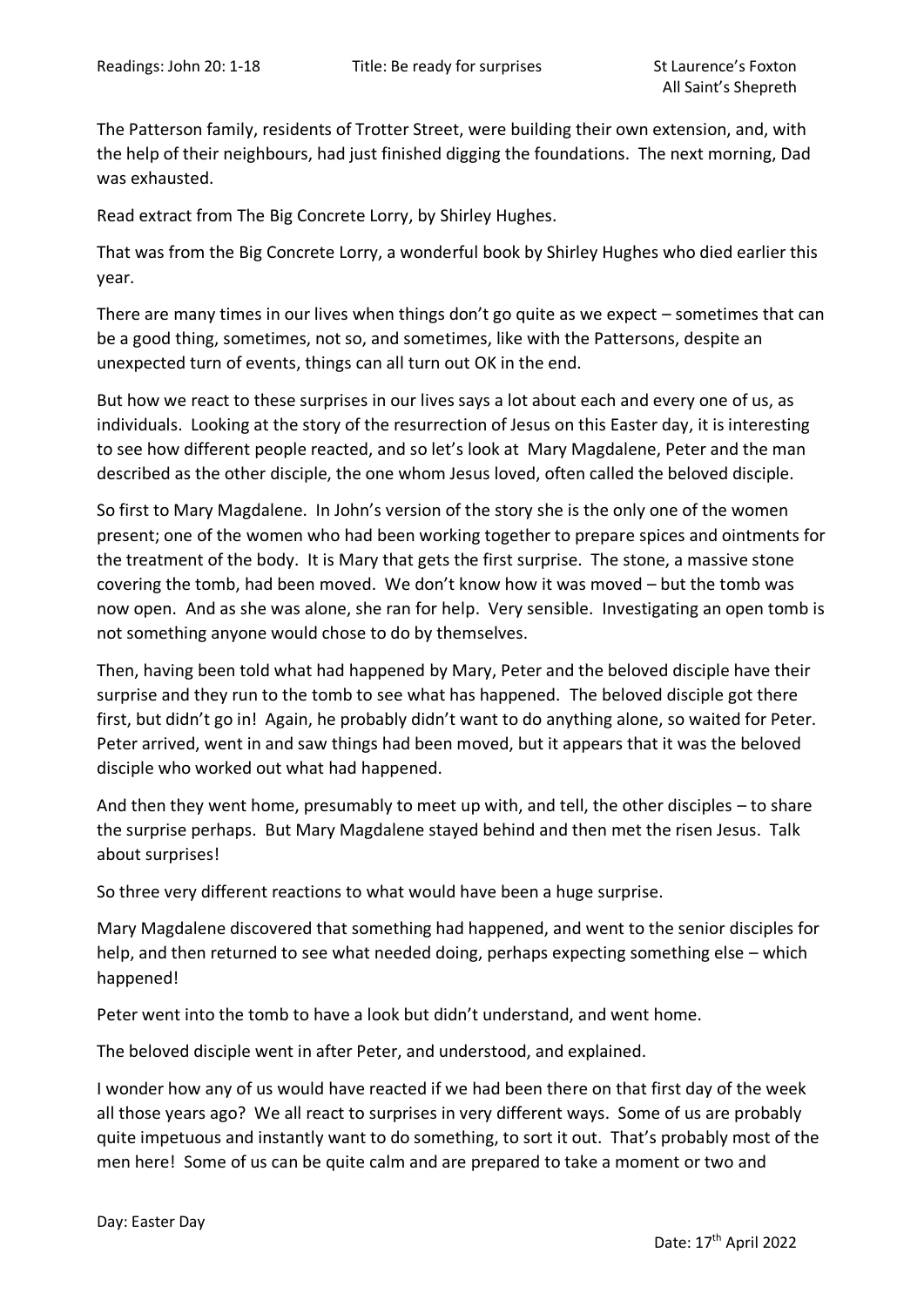consider what is the best thing to do and at the right moment they do what they think is best. Sometimes, like the Pattersons on Trotter Street, we have no choice and simply have to get on with it.

That first Easter Day was certainly a day or surprises, but then I don't know about you but I find my journey of faith frequently a journey of surprises. God calls each and every one of us in a different way to do different things – but those differences don't make any of us more or less important to God.

On that first Easter Day our three characters had very different roles. Mary Magdalene, a woman – and never forget that God chose a woman to be the first person to meet the risen Lord which was just so counter cultural, was there to continue to care for Jesus, now the risen Lord. Peter, the leader, was there to take action, to investigate what had happened. And the beloved disciple was there to explain what had happened.

Different people will have different views on all sorts of things to do with our faith particularly when it all started. But for me, Easter Day is when Christianity was born. This is the most important day of the year. Christmas is when we remember Jesus being born – clearly a major beginning and the first surprise as the birth of Jesus was hardly usual; Pentecost is when we remember the gift of the Holy Spirit – another key beginning as without the strength given to us from God through the Holy Spirit we cannot do anything – and another big surprise when it arrived – the appearance of flames, making the disciples sound drunk first thing in the morning, and Peter's amazing first sermon resulting in 3,000 people being added to Jesus' followers; but Easter is the key – without the death and resurrection (the biggest surprise) of Jesus there cannot be universal forgiveness for those who ask, there cannot be eternal life, our faith would be worthless. As the last verse of the song we listened to said:

And the Church of Christ was born Then the Spirit lit the flame Now this gospel truth of old Shall not kneel shall not faint

By His blood and in His Name In His freedom I am free For the love of Jesus Christ Who has resurrected me

Each of us may see things differently – and that is absolutely fine. Each of us has our own faith story, and to help me say a little bit about mine will you indulge me for a moment whilst I talk about these things that as a priest I wear. They are called stoles and we have four of them. Some people chose to have plain stoles of each colour, but for me I wanted them to speak about my faith. So I have brought all four today. What I wanted was a set of stoles which would ground my faith – protect me from surprises perhaps.